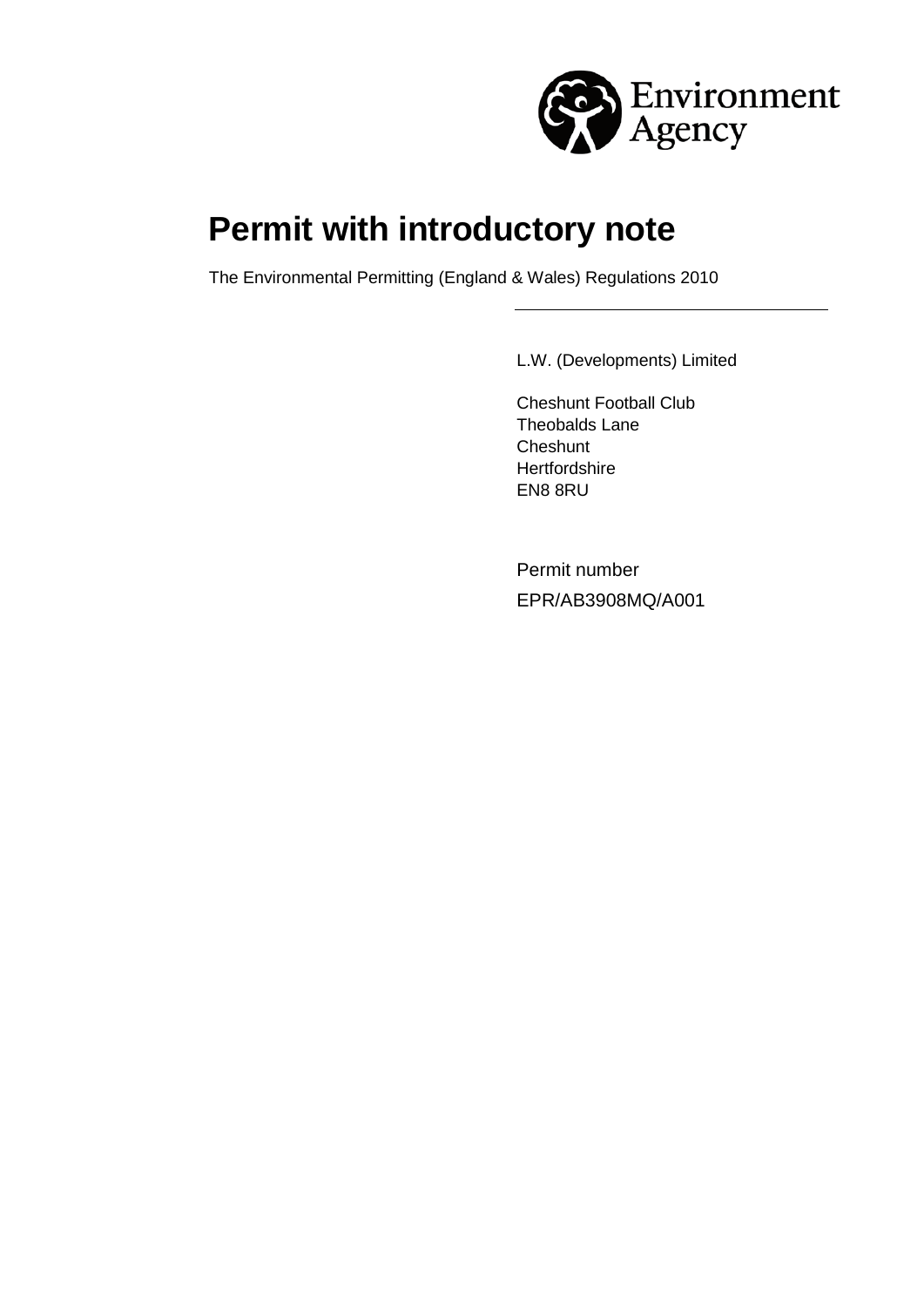# **Cheshunt Football Club Permit Number EPR/AB3908MQ**

### **Introductory note**

### *This introductory note does not form a part of the permit*

The main features of the permit are as follows.

This permit is for the remodelling of existing football pitches to bring them in line with the Football Association's recommended standards and the installation of an all weather synthetic pitch with floodlighting.

The status log of the permit sets out the permitting history, including any changes to the permit reference number.

| <b>Status Log of the permit</b> |                         |                                                  |
|---------------------------------|-------------------------|--------------------------------------------------|
| <b>Detail</b>                   | <b>Date</b>             | <b>Comments</b>                                  |
| Application EPR/AB3908MQ/A001   | Duly made<br>04/03/2014 | Application for a deposit<br>for recovery permit |
| Permit determined EPR/AB3908MQ  | 25/04/2014              | Issued to<br>L.W.(Developments)<br>Limited       |

End of Introductory Note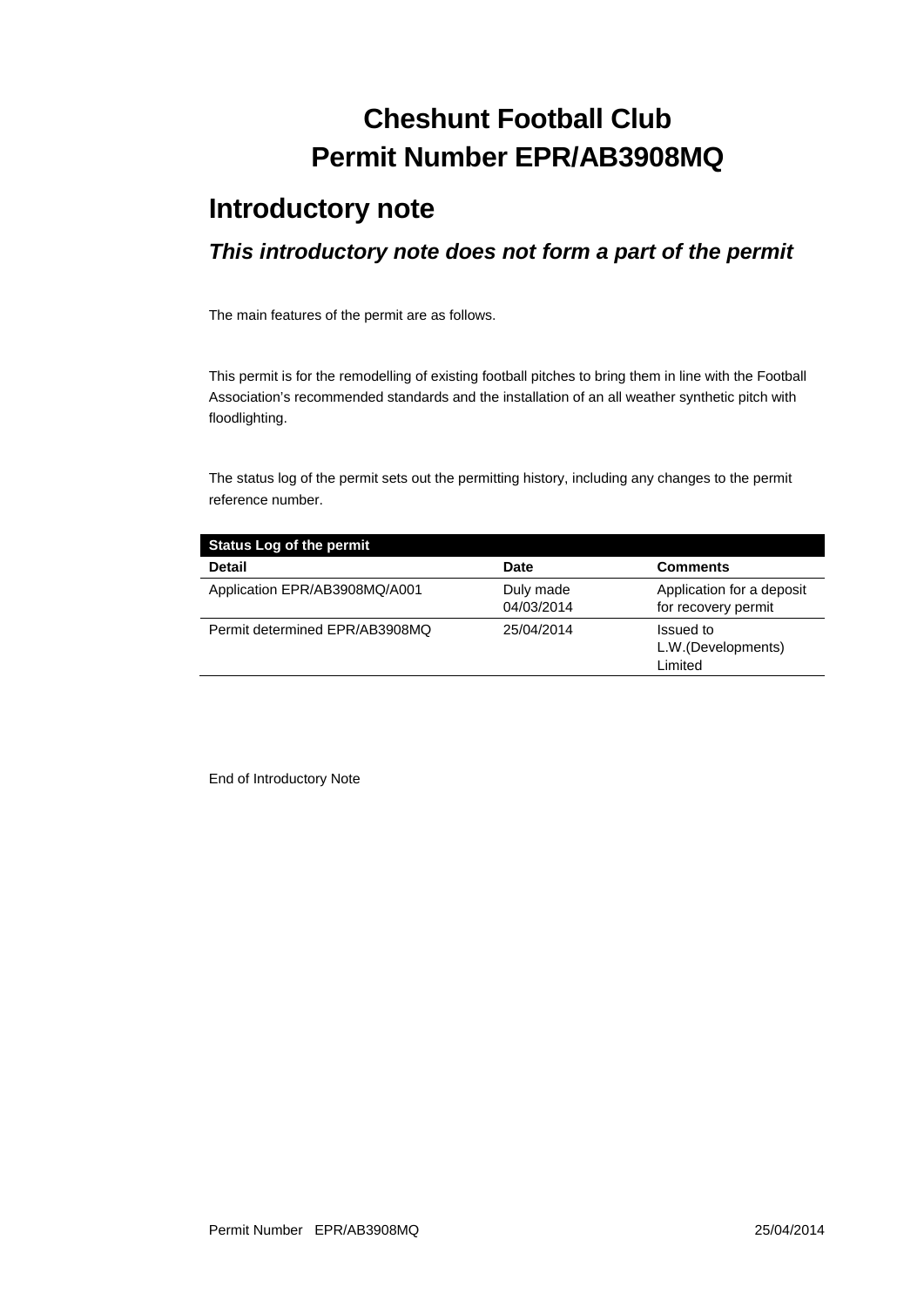## **Permit**

The Environmental Permitting (England and Wales) Regulations 2010

#### **Permit number EPR/AB3908MQ**

The Environment Agency hereby authorises, under regulation 13 of the Environmental Permitting (England and Wales) Regulations 2010

**L.W.(Developments) Limited** ("the operator"),

whose registered office is

**Springfield House 99-101 Crossbrook Street Waltham Cross Hertfordshire EN8 8JR**

company registration number **01462577**

to operate waste operations at

**Cheshunt Football Club Theobalds Lane Cheshunt Hertfordshire EN8 8RU** 

to the extent authorised by and subject to the conditions of this permit.

| Name               | Date       |
|--------------------|------------|
| <b>Philip Lamb</b> | 25/04/2014 |

Authorised on behalf of the Environment Agency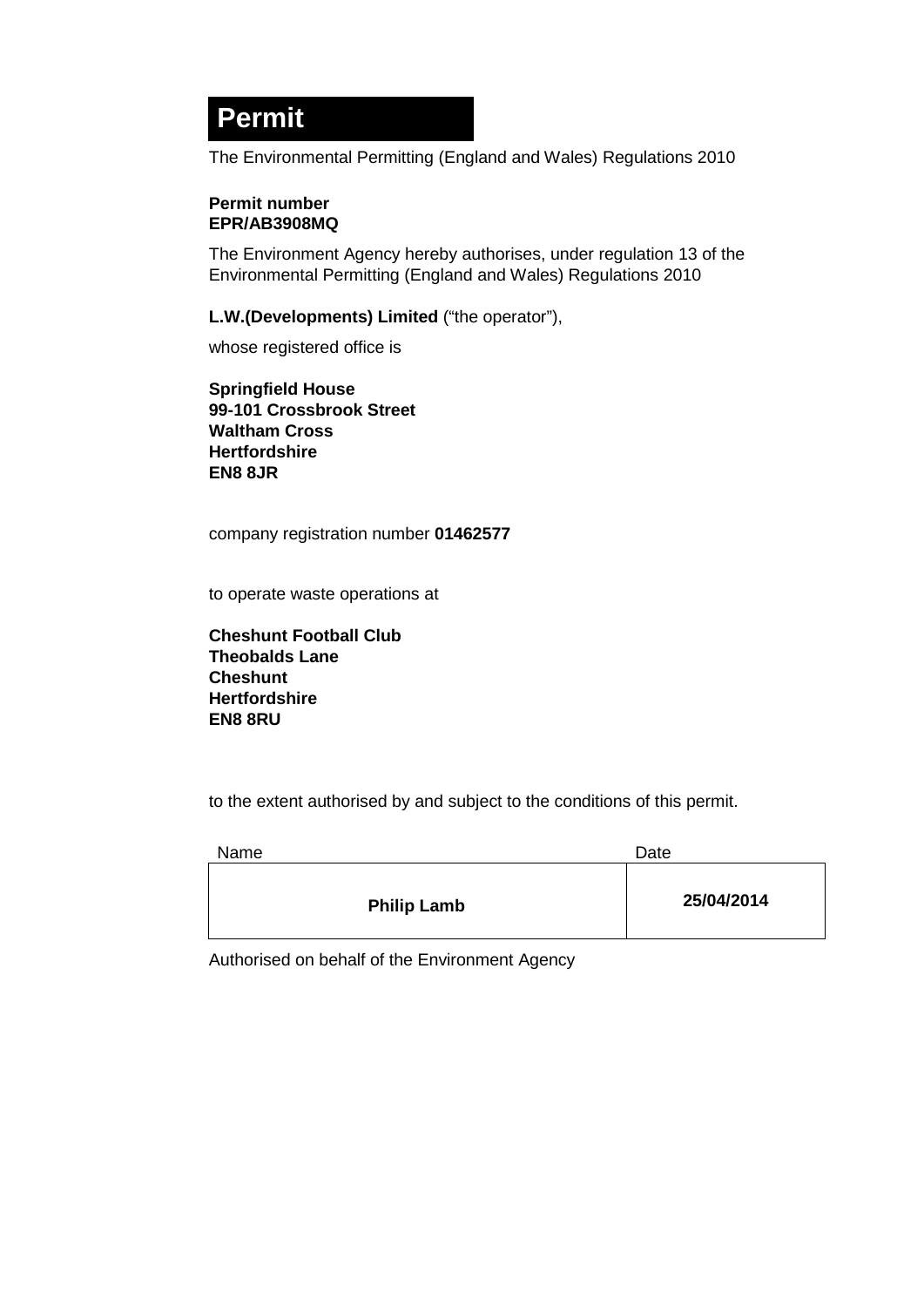## **Conditions**

### **1 Management**

#### **1.1 General management**

- 1.1.1 The operator shall manage and operate the activities:
	- (a) in accordance with a written management system that identifies and minimises risks of pollution, including those arising from operations, maintenance, accidents, incidents, non-conformances, closure and those drawn to the attention of the operator as a result of complaints; and
	- (b) using sufficient competent persons and resources.
- 1.1.2 Records demonstrating compliance with condition 1.1.1 shall be maintained.
- 1.1.3 Any person having duties that are or may be affected by the matters set out in this permit shall have convenient access to a copy of it kept at or near the place where those duties are carried out.
- 1.1.4 The operator shall comply with the requirements of an approved competence scheme.

#### **1.2 Avoidance, recovery and disposal of wastes produced by the activities**

- 1.2.1 The operator shall take appropriate measures to ensure that:
	- (a) the waste hierarchy referred to in Article 4 of the Waste Framework Directive is applied to the generation of waste by the activities; and
	- (b) any waste generated by the activities is treated in accordance with the waste hierarchy referred to in Article 4 of the Waste Framework Directive; and
	- (c) where disposal is necessary, this is undertaken in a manner which minimises its impact on the environment.
- 1.2.2 The operator shall review and record at least every four years whether changes to those measures should be made and take any further appropriate measures identified by a review.

### **2 Operations**

### **2.1 Permitted activities**

2.1.1 The operator is only authorised to carry out the activities specified in schedule 1 table S1.1 (the "activities").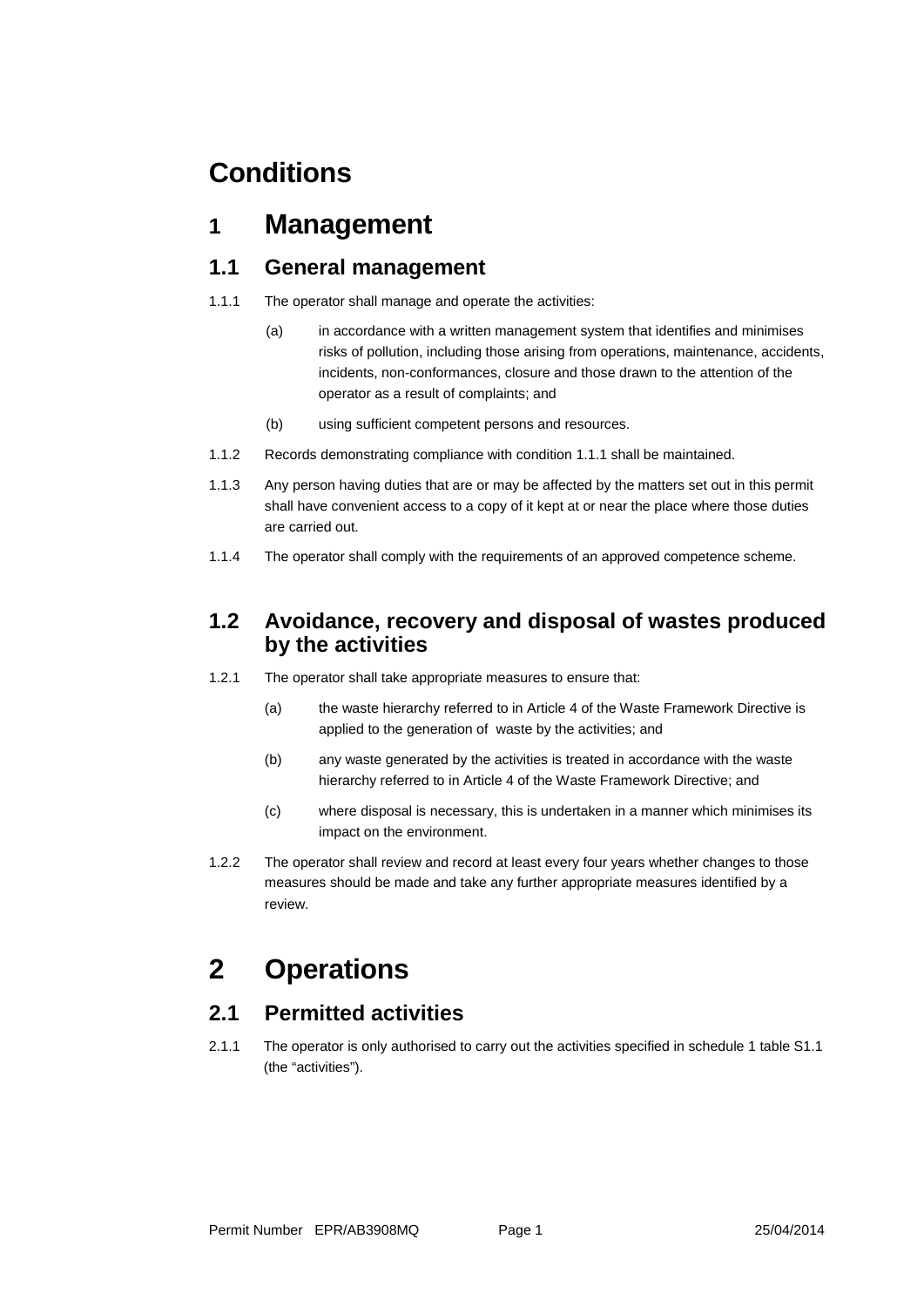### **2.2 The site**

2.2.1 The activities shall not extend beyond the site, being the land shown edged in green on the site plan at schedule 7 to this permit.

### **2.3 Operating techniques**

- 2.3.1 (a) The activities shall, subject to the conditions of this permit, be operated using the techniques and in the manner described in the documentation specified in schedule 1, table S1.2, unless otherwise agreed in writing by the Environment Agency.
	- (b) If notified by the Environment Agency that the activities are giving rise to pollution, the operator shall submit to the Environment Agency for approval within the period specified, a revision of any plan specified in schedule 1, table S1.2 or otherwise required under this permit, and shall implement the approved revised plan in place of the original from the date of approval, unless otherwise agreed in writing by the Environment Agency.
- 2.3.2 Waste shall only be accepted if:
	- (a) it is of a type and quantity listed in schedule 2 table(s) S2.1, [S2.2 etc], and
	- (b) it conforms to the description in the documentation supplied by the producer and holder.
- 2.3.3 No waste shall be accepted for disposal at the site.

## **3 Emissions and monitoring**

### **3.1 Odour**

.

3.1.1 Emissions from the activities shall be free from odour at levels likely to cause pollution outside the site, as perceived by an authorised officer of the Environment Agency, unless the operator has used appropriate measures, including, but not limited to, those specified in any approved odour management plan, to prevent or where that is not practicable to minimise the odour.

### **3.2 Noise and vibration**

3.2.1 Emissions from the activities shall be free from noise and vibration at levels likely to cause pollution outside the site, as perceived by an authorised officer of the Environment Agency, unless the operator has used appropriate measures, including, but not limited to, those specified in any approved noise and vibration management plan to prevent or where that is not practicable to minimise the noise and vibration.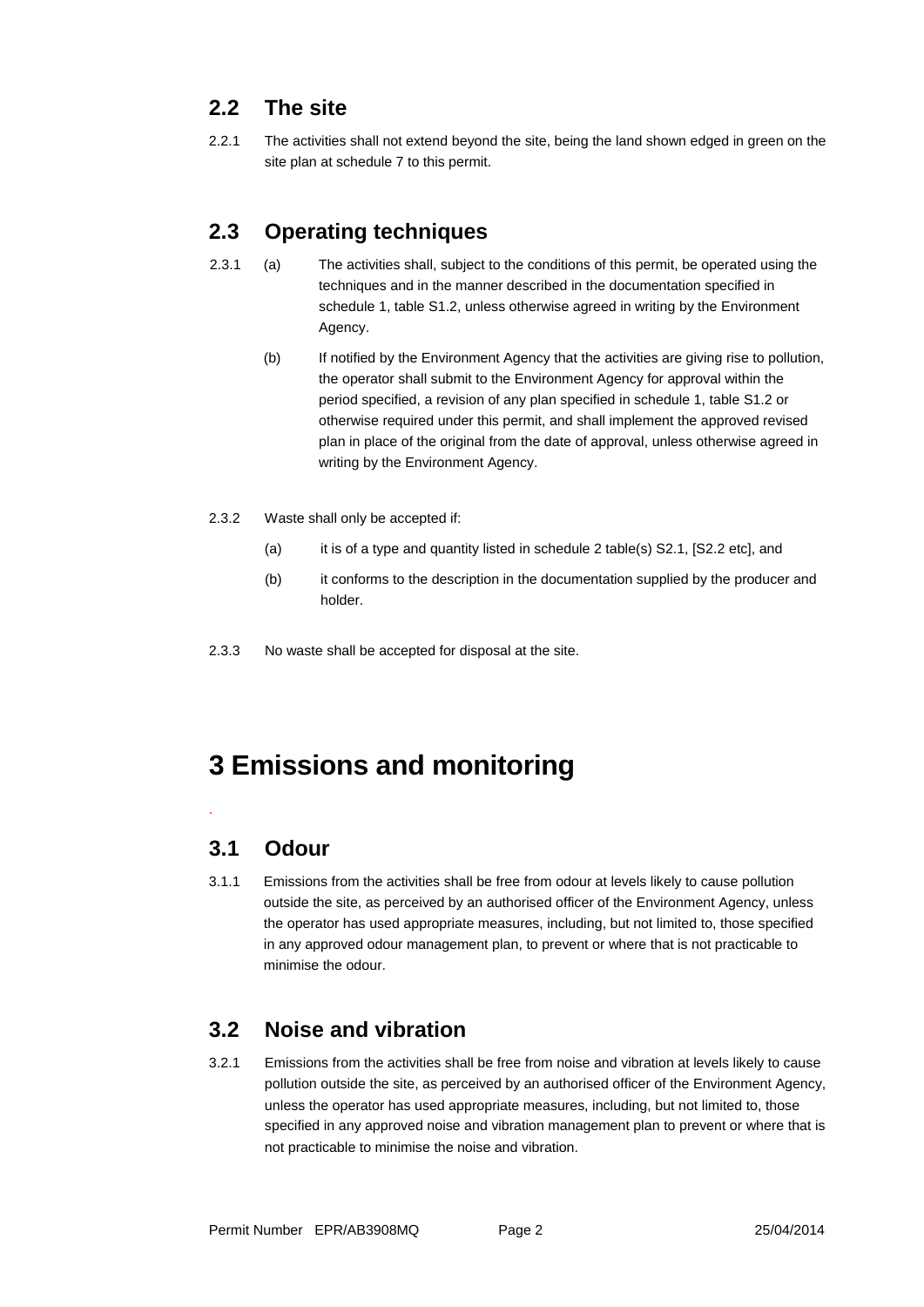### **4 Information**

#### **4.1 Records**

- 4.1.1 All records required to be made by this permit shall:
	- (a) be legible;
	- (b) be made as soon as reasonably practicable;
	- (c) if amended, be amended in such a way that the original and any subsequent amendments remain legible, or are capable of retrieval; and
	- (d) be retained, unless otherwise agreed in writing by the Environment Agency, for at least 6 years from the date when the records were made, or in the case of the following records until permit surrender:
		- (i) off-site environmental effects; and
		- (ii) matters which affect the condition of the land and groundwater;
- 4.1.2 The operator shall keep on site all records, plans and the management system required to be maintained by this permit, unless otherwise agreed in writing by the Environment Agency.

### **4.2 Reporting**

*.*

*.*

- 4.2.1 The operator shall send all reports and notifications required by the permit to the Environment Agency using the contact details supplied in writing by the Environment Agency.
- 4.2.2 Within one month of the end of each quarter, the operator shall submit to the Environment Agency using the form made available for the purpose, the information specified on the form relating to the site and the waste accepted and removed from it during the previous quarter.

### **4.3 Notifications**

- 4.3.1 The Environment Agency shall be notified without delay following the detection of:
	- (a) any malfunction, breakdown or failure of equipment or techniques, accident, or emission of a substance not controlled by an emission limit which has caused, is causing or may cause significant pollution;
	- (b) the breach of a limit specified in the permit; or
	- (c) any significant adverse environmental effects.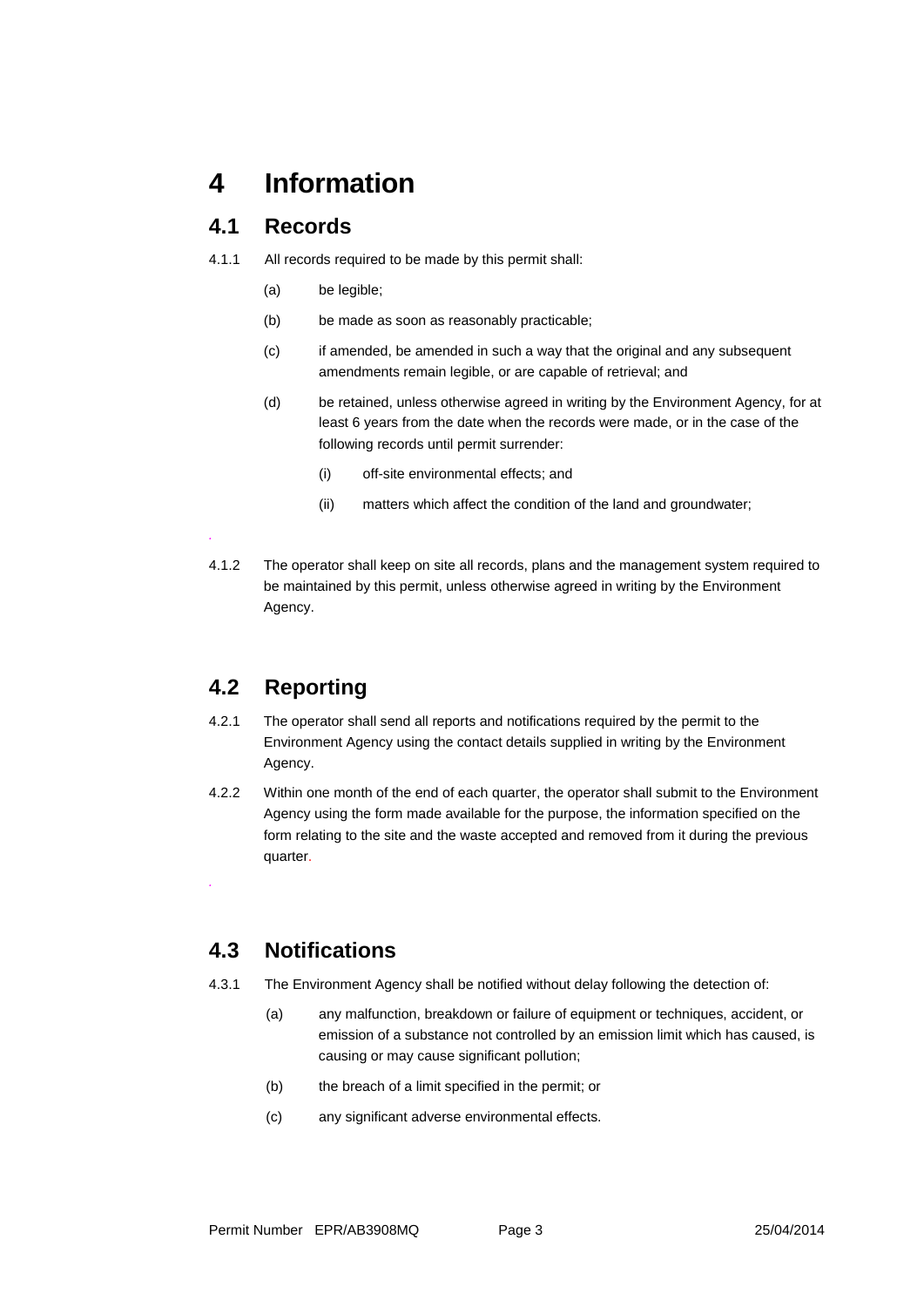- 4.3.2 Any information provided under condition 4.3.1 shall be confirmed by sending the information listed in schedule 5 to this permit within the time period specified in that schedule.
- 4.3.3 Where the Environment Agency has requested in writing that it shall be notified when the operator is to undertake monitoring and/or spot sampling, the operator shall inform the Environment Agency when the relevant monitoring and/or spot sampling is to take place. The operator shall provide this information to the Environment Agency at least 14 days before the date the monitoring is to be undertaken.
- 4.3.4 The Environment Agency shall be notified within 14 days of the occurrence of the following matters, except where such disclosure is prohibited by Stock Exchange rules:

Where the operator is a registered company:

- (a) any change in the operator's trading name, registered name or registered office address; and
- (b) any steps taken with a view to the operator going into administration, entering into a company voluntary arrangement or being wound up.

Where the operator is a corporate body other than a registered company:

- (a) any change in the operator's name or address; and
- (b) any steps taken with a view to the dissolution of the operator.
- 4.3.5 Where the operator proposes to make a change in the nature or functioning, or an extension of the activities, which may have consequences for the environment and the change is not otherwise the subject of an application for approval under the Regulations or this permit:
	- (a) the Environment Agency shall be notified at least 14 days before making the change; and
	- (b) the notification shall contain a description of the proposed change in operation.

#### **4.4 Interpretation**

- 4.4.1 In this permit the expressions listed in schedule 6 shall have the meaning given in that schedule.
- 4.4.2 In this permit references to reports and notifications mean written reports and notifications, except where reference is made to notification being made "without delay", in which case it may be provided by telephone.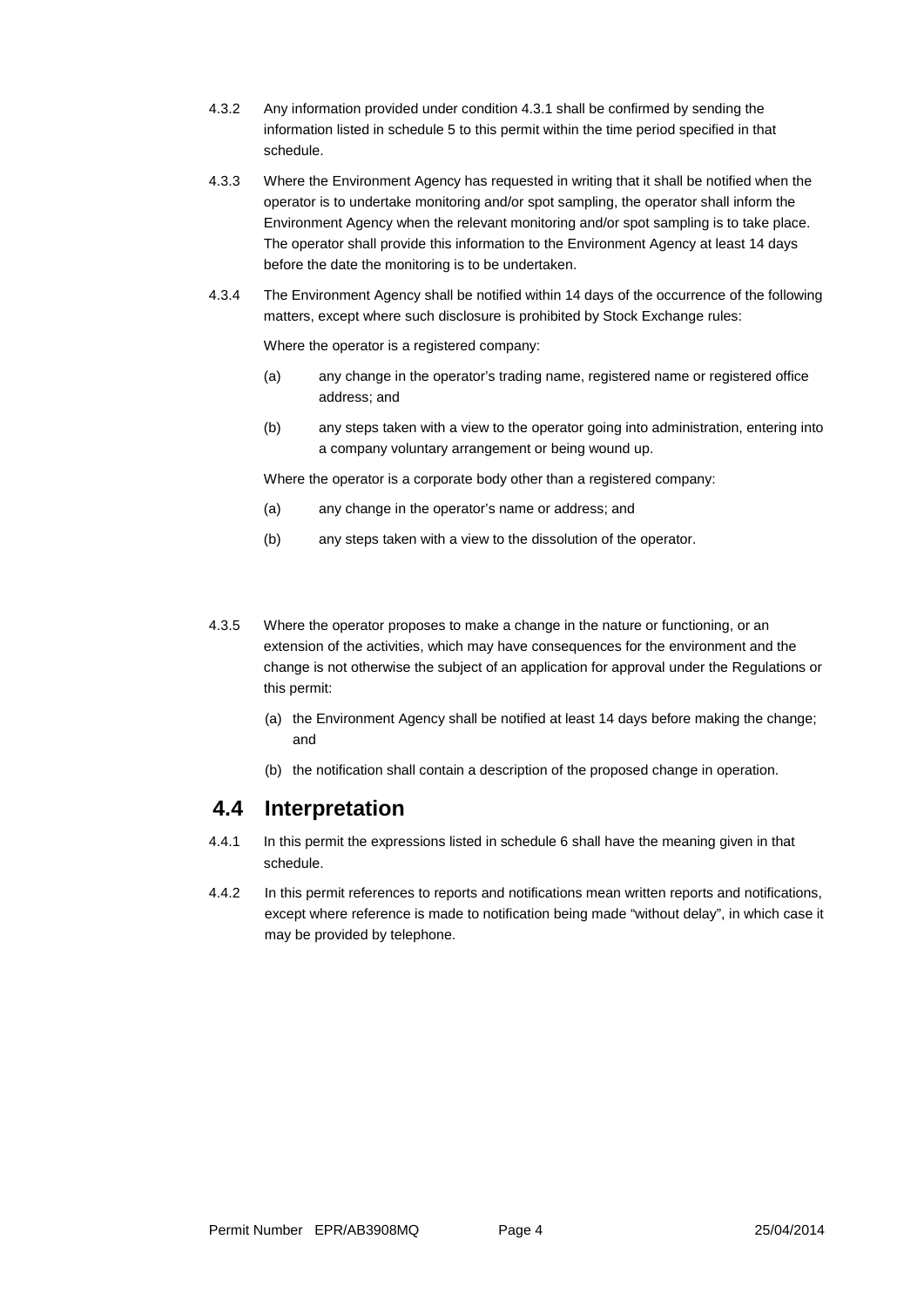# **Schedule 1 - Operations**

| <b>Table S1.1 activities</b>                                                       |                                                                                                            |
|------------------------------------------------------------------------------------|------------------------------------------------------------------------------------------------------------|
| <b>Description of activities</b>                                                   | Limits of activities                                                                                       |
|                                                                                    |                                                                                                            |
| <b>R13:</b> Storage of wastes pending any of the<br>operations numbered R3 and R5. | Secure storage and use of wastes listed in table S2.1<br>for the purposes of:<br>construction work         |
| R3: Recycling/reclamation of organic<br>substances which are not used as solvents; | reclamation<br>restoration or<br>improvement of land                                                       |
| <b>R5:</b> Recycling or reclamation of other inorganic<br>materials                | as detailed in the approved waste recovery plan.                                                           |
|                                                                                    | The activities shall not be carried out other than in<br>accordance with the approved waste recovery plan. |

| <b>Table S1.2 Operating techniques</b> |                                                                                                                                                                                                                                                           |                      |
|----------------------------------------|-----------------------------------------------------------------------------------------------------------------------------------------------------------------------------------------------------------------------------------------------------------|----------------------|
| <b>Description</b>                     | <b>Parts</b>                                                                                                                                                                                                                                              | <b>Date Received</b> |
| Application                            | Part A, Part B2, Part B4 and F1 of the application form.                                                                                                                                                                                                  | 06/12/2013           |
| Application                            | Approved waste recovery plan document reference<br>Cheshunt FC WRP v1, Site Management System,<br>Environmental Risk Assessment & Non-Technical<br>Summary dated December 2013, in response to Part B4 of<br>the application form – operating techniques. | 06/12/2013           |
| Application                            | Additional supporting information:<br><b>Cheshunt Football Club Construction Environmental</b><br>Management Plan Cheshunt CEMP v2                                                                                                                        | 28/02/2014           |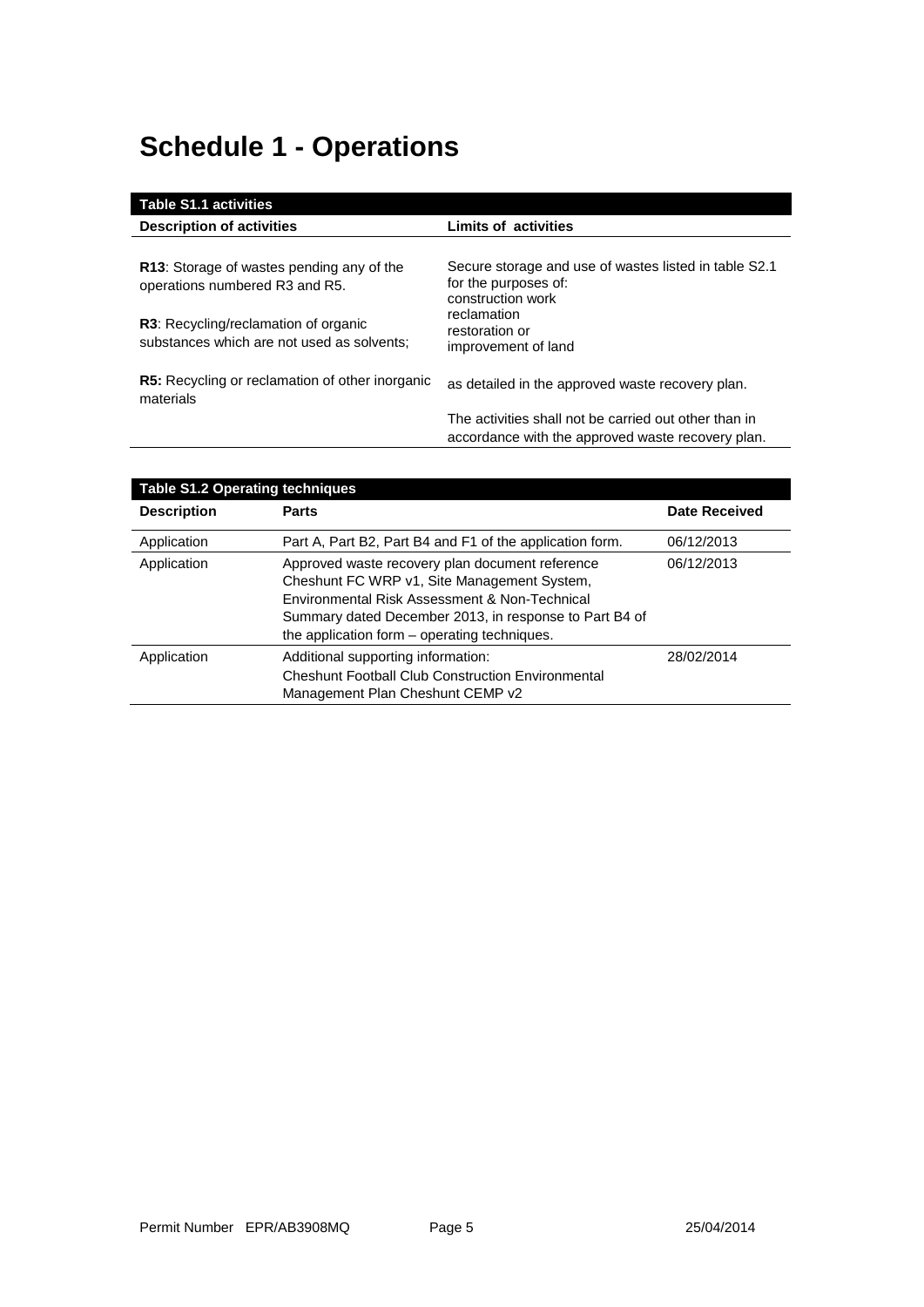# **Schedule 2 - List of permitted wastes**

|                   | Table S2.1 Permitted waste types and quantities for the use of waste in construction                                                                                                                                                                  |
|-------------------|-------------------------------------------------------------------------------------------------------------------------------------------------------------------------------------------------------------------------------------------------------|
| Maximum quantity  | The total quantity of waste accepted at the site shall be less than 196230 tonnes.                                                                                                                                                                    |
| <b>Exclusions</b> |                                                                                                                                                                                                                                                       |
|                   | Wastes having any of the following chararacteristics shall not be accepted:                                                                                                                                                                           |
|                   | - consisting solely or mainly of dusts, powders or loose fibres                                                                                                                                                                                       |
|                   | - hazardous wastes                                                                                                                                                                                                                                    |
| Waste code        | - wastes in liquid form                                                                                                                                                                                                                               |
| 01                | <b>Description</b><br>WASTES RESULTING FROM EXPLORATION, MINING, QUARRYING, AND PHYSICAL                                                                                                                                                              |
|                   | AND CHEMICAL TREATMENT OF MINERALS                                                                                                                                                                                                                    |
| 01 04             | wastes from physical and chemical processing of non-metalliferous minerals                                                                                                                                                                            |
| 01 04 08          | waste gravel and crushed rocks other than those mentioned in 01 04 07                                                                                                                                                                                 |
| 01 04 09          | waste sand and clays                                                                                                                                                                                                                                  |
| 02                | WASTES FROM AGRICULTURE, HORTICULTURE, AQUACULTURE, FORESTRY,<br>HUNTING AND FISHING, FOOD PREPARATION AND PROCESSING                                                                                                                                 |
| 02 04             | wastes from sugar processing                                                                                                                                                                                                                          |
| 02 04 01          | soil from cleaning and washing beet                                                                                                                                                                                                                   |
| 10                | <b>WASTES FROM THERMAL PROCESSES</b>                                                                                                                                                                                                                  |
| 1012              | wastes from manufacture of ceramic goods, bricks, tiles and construction products                                                                                                                                                                     |
| 10 12 08          | waste ceramics, bricks, tiles and construction products (after thermal processing)                                                                                                                                                                    |
| 17                | CONSTRUCTION AND DEMOLITION WASTES (INCLUDING EXCAVATED SOIL FROM<br><b>CONTAMINATED SITES)</b>                                                                                                                                                       |
| 1701              | concrete, bricks, tiles and ceramics                                                                                                                                                                                                                  |
| 17 01 01          | concrete                                                                                                                                                                                                                                              |
| 17 01 02          | bricks                                                                                                                                                                                                                                                |
| 17 01 03          | tiles and ceramics                                                                                                                                                                                                                                    |
| 17 01 07          | mixtures of concrete, bricks, tiles and ceramics other than those mentioned in 17 01 06                                                                                                                                                               |
| 1705              | soil (including excavated soil from contaminated sites), stones and dredging<br>spoil                                                                                                                                                                 |
| 17 05 04          | soil and stones other than those mentioned in 17 05 03                                                                                                                                                                                                |
| 17 05 06          | dredging spoil other than those mentioned in 17 05 05                                                                                                                                                                                                 |
| 17 05 08          | track ballast other than those mentioned in 17 05 07                                                                                                                                                                                                  |
| 19                | WASTES FROM WASTE MANAGEMENT FACILITIES, OFF-SITE WASTE WATER<br>TREATMENT PLANTS AND THE PREPARATION OF WATER INTENDED FOR<br>HUMAN CONSUMPTION AND WATER FOR INDUSTRIAL USE                                                                         |
| 19 12             | wastes from the mechanical treatment of waste (for example sorting, crushing,<br>compacting, pelletising) not otherwise specified                                                                                                                     |
| 19 12 09          | minerals (for example sand, stones)                                                                                                                                                                                                                   |
| 20                | MUNICIPAL WASTES (HOUSEHOLD<br><b>WASTE</b><br><b>SIMILAR</b><br><b>COMMERCIAL,</b><br><b>AND</b><br><b>AND</b><br><b>INSTITUTIONAL</b><br><b>INDUSTRIAL</b><br><b>WASTES)</b><br><b>INCLUDING</b><br><b>SEPARATELY</b><br><b>COLLECTED FRACTIONS</b> |
| 20 02             | garden and park wastes (including cemetery waste)                                                                                                                                                                                                     |
| 20 02 02          | soil and stones                                                                                                                                                                                                                                       |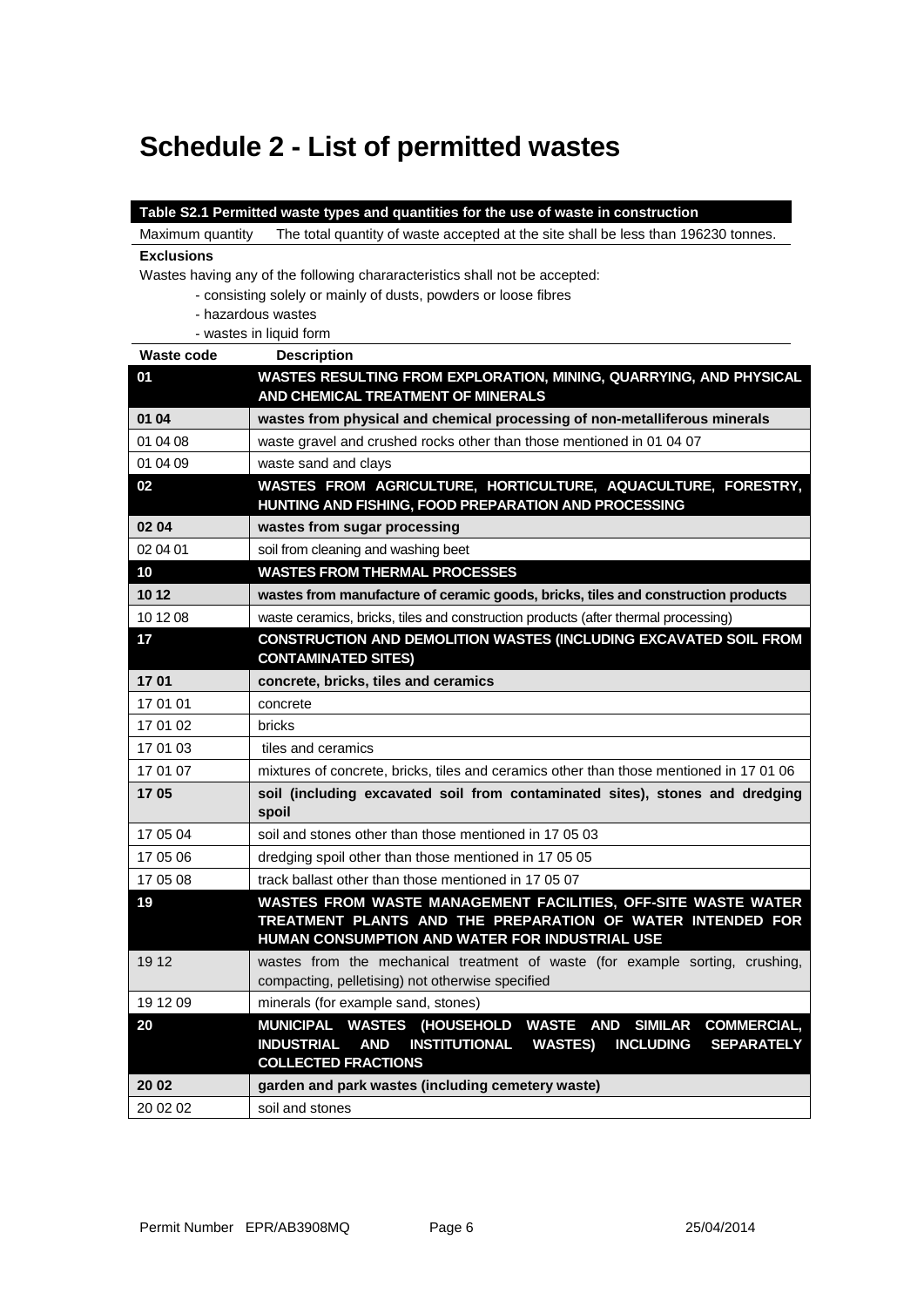# **Schedule 3 – Emissions and monitoring**

There are no emission limits or associated monitoring requirements.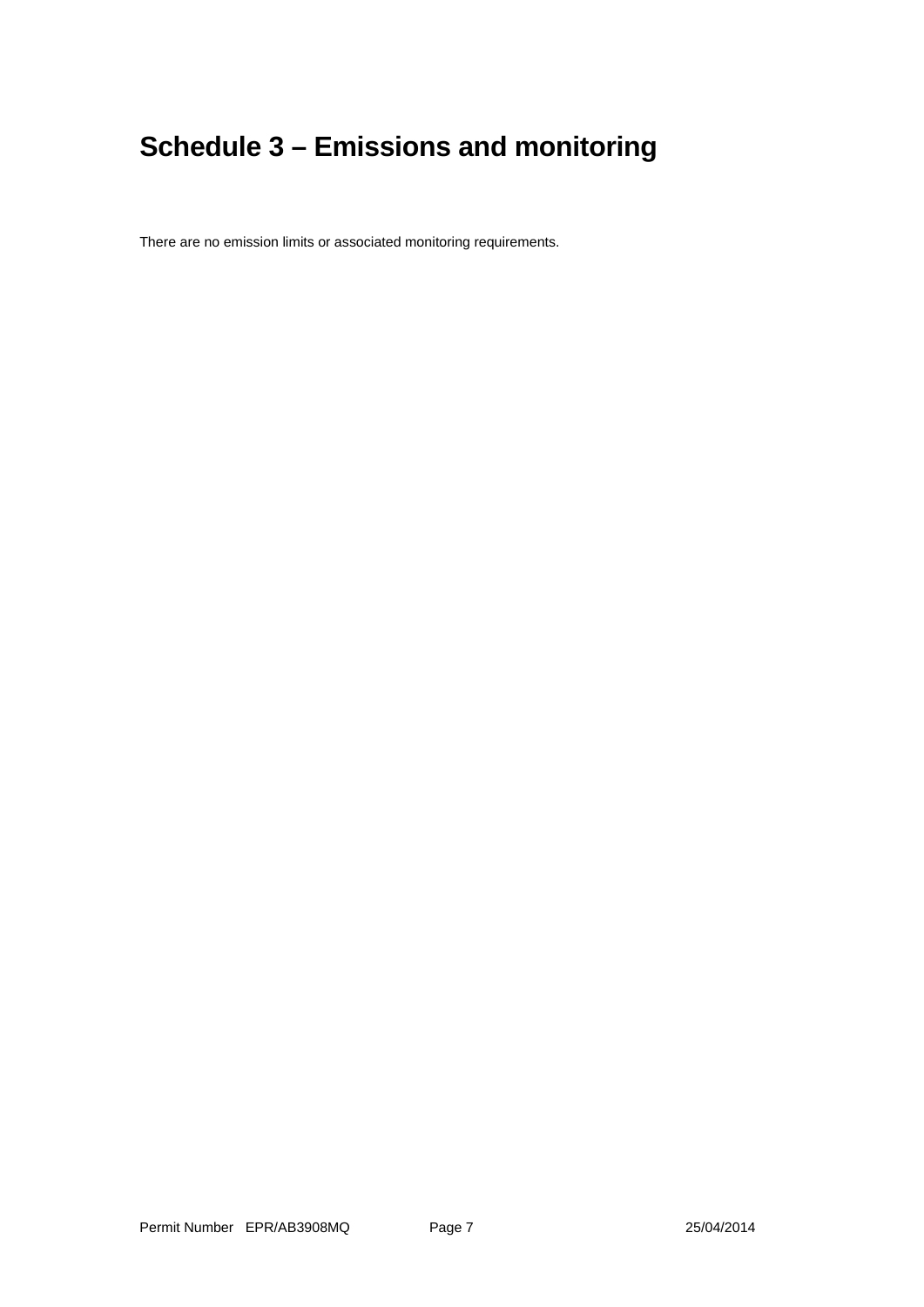# **Schedule 4 – Reporting**

There is no reporting under this schedule.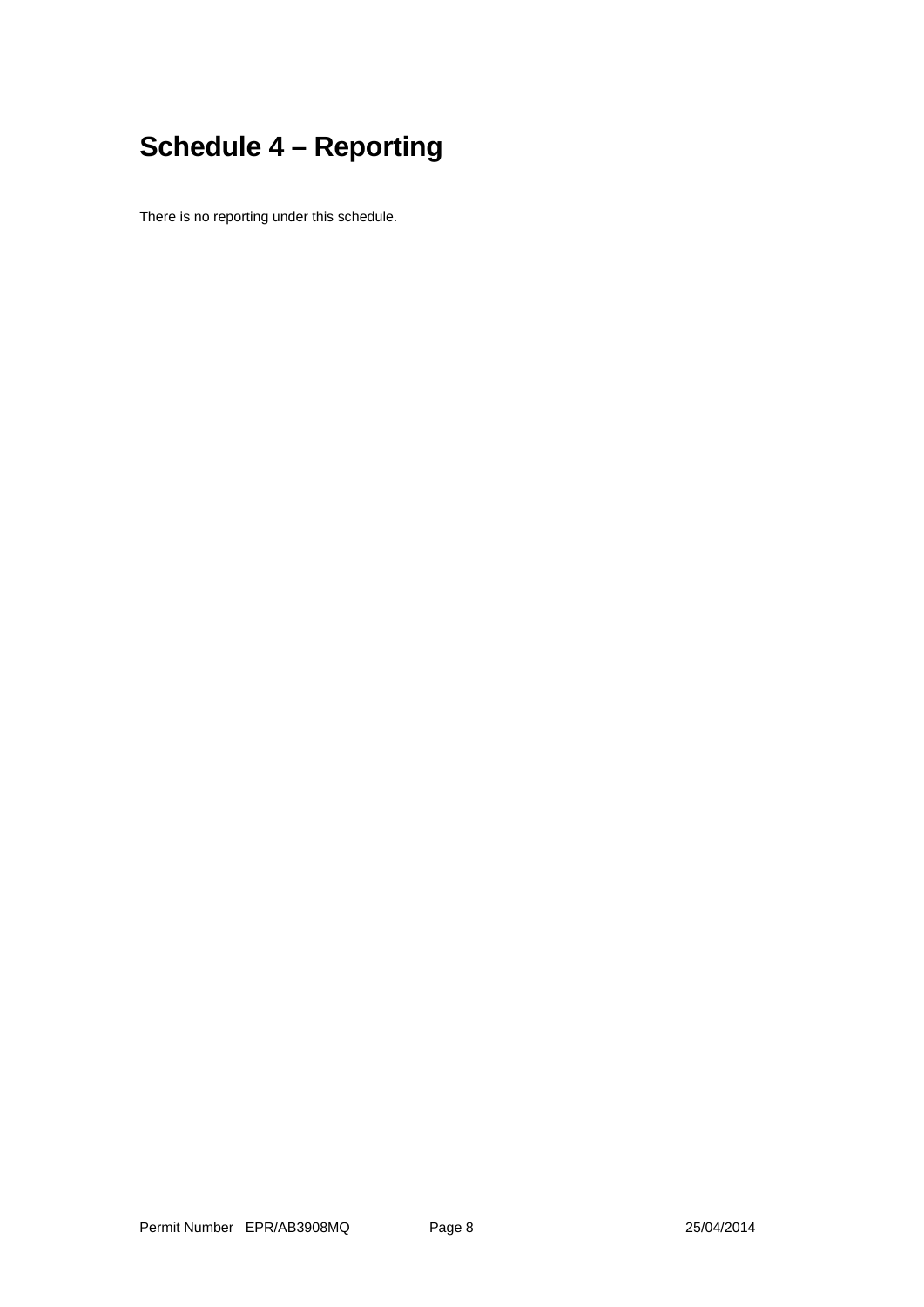## **Schedule 5 - Notification**

This page outlines the information that the operator must provide.

Units of measurement used in information supplied under Part A and B requirements shall be appropriate to the circumstances of the emission. Where appropriate, a comparison should be made of actual emissions and authorised emission limits.

If any information is considered commercially confidential, it should be separated from non-confidential information, supplied on a separate sheet and accompanied by an application for commercial confidentiality under the provisions of the EP Regulations.

#### Part A

| <b>Permit Number</b>           |  |
|--------------------------------|--|
| Name of operator               |  |
| Location of Facility           |  |
|                                |  |
| Time and date of the detection |  |

**(a) Notification requirements for any malfunction, breakdown or failure of equipment or techniques, accident, or emission of a substance not controlled by an emission limit which has caused, is causing or may cause significant pollution**

| To be notified within 24 hours of detection |  |
|---------------------------------------------|--|
| Date and Time of the event                  |  |
| Reference or description of the             |  |
| location of the event                       |  |
| Description of where any release            |  |
| into the environment took place             |  |
| Substances(s) potentially released          |  |
| Best estimate of the quantity or rate       |  |
| of release of substances                    |  |
| Measures taken, or intended to be           |  |
| taken, to stop any emission                 |  |
| Description of the failure or               |  |
| accident.                                   |  |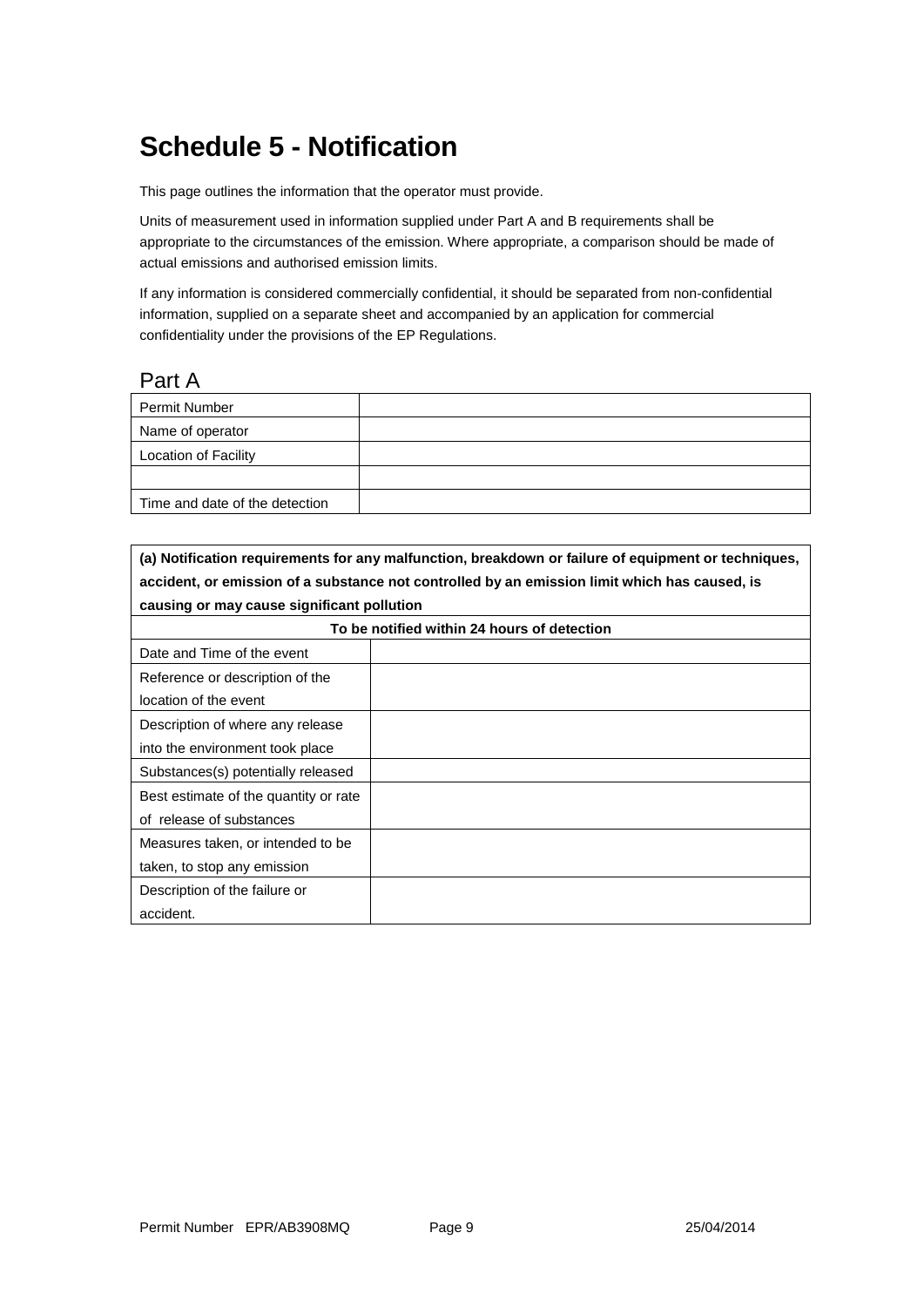| (b) Notification requirements for the breach of a limit                      |  |  |
|------------------------------------------------------------------------------|--|--|
| To be notified within 24 hours of detection unless otherwise specified below |  |  |
| Emission point reference/ source                                             |  |  |
| Parameter(s)                                                                 |  |  |
| Limit                                                                        |  |  |
| Measured value and uncertainty                                               |  |  |
| Date and time of monitoring                                                  |  |  |
| Measures taken, or intended to                                               |  |  |
| be taken, to stop the emission                                               |  |  |

| Time periods for notification following detection of a breach of a limit |                            |
|--------------------------------------------------------------------------|----------------------------|
| Parameter                                                                | <b>Notification period</b> |
|                                                                          |                            |
|                                                                          |                            |

| (c) Notification requirements for the detection of any significant adverse environmental effect |  |  |
|-------------------------------------------------------------------------------------------------|--|--|
| To be notified within 24 hours of detection                                                     |  |  |
| Description of where the effect on                                                              |  |  |
| the environment was detected                                                                    |  |  |
| Substances(s) detected                                                                          |  |  |
| Concentrations of substances                                                                    |  |  |
| detected                                                                                        |  |  |
| Date of monitoring/sampling                                                                     |  |  |

### Part B to be supplied as soon as practicable

| Any more accurate information on the matters for     |  |
|------------------------------------------------------|--|
| notification under Part A.                           |  |
| Measures taken, or intended to be taken, to          |  |
| prevent a recurrence of the incident                 |  |
| Measures taken, or intended to be taken, to rectify, |  |
| limit or prevent any pollution of the environment    |  |
| which has been or may be caused by the emission      |  |
| The dates of any unauthorised emissions from the     |  |
| facility in the preceding 24 months.                 |  |

| Name*       |  |
|-------------|--|
| Post        |  |
| Signature   |  |
| <b>Date</b> |  |

\* authorised to sign on behalf of the operator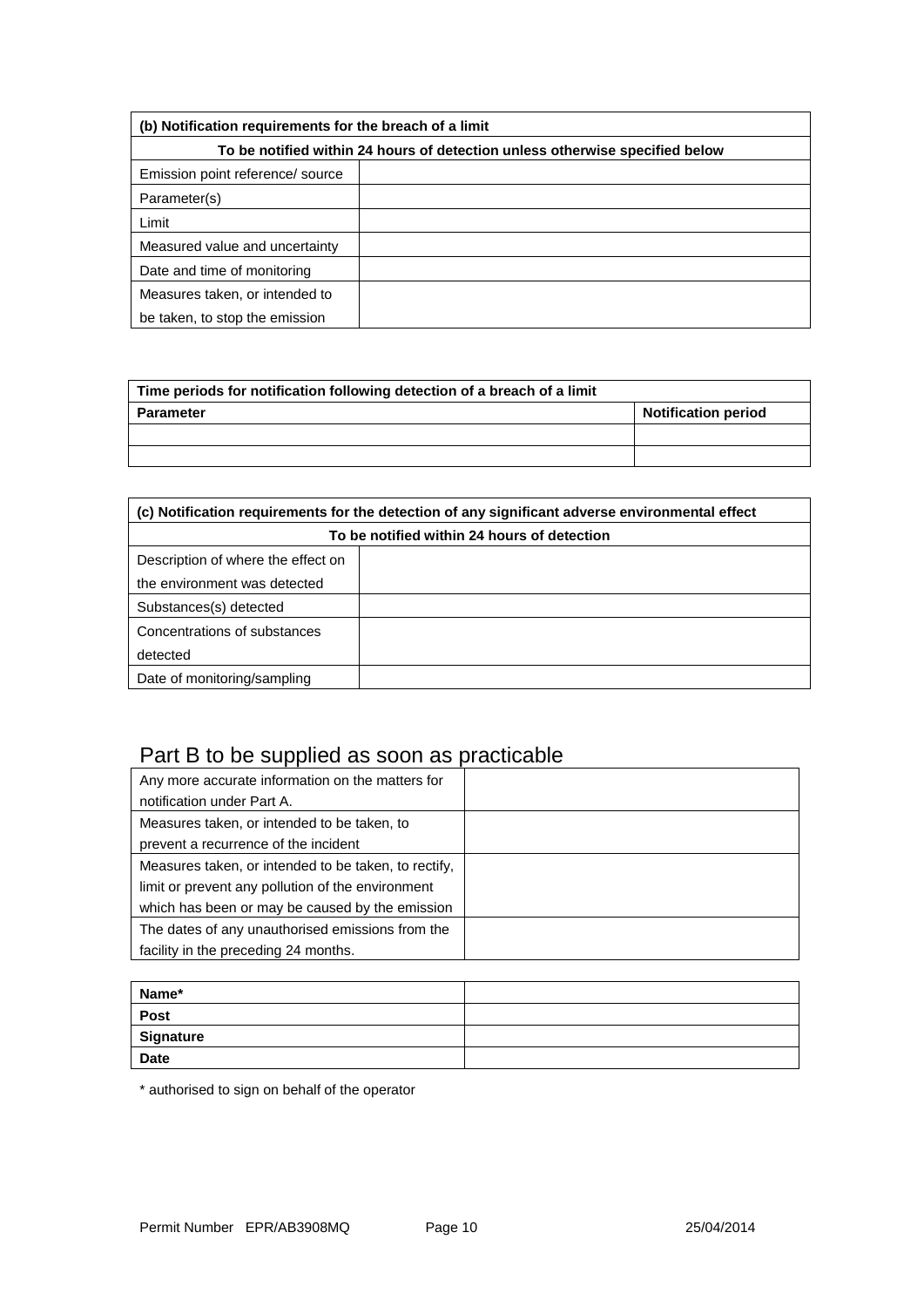### **Schedule 6 - Interpretation**

*"accident"* means an accident that may result in pollution.

*"application"* means the application for this permit, together with any additional information supplied by the operator as part of the application and any response to a notice served under Schedule 5 to the EP Regulations.

*"authorised officer"* means any person authorised by the Environment Agency under section 108(1) of The Environment Act 1995 to exercise, in accordance with the terms of any such authorisation, any power specified in section 108(4) of that Act*.*

*"emissions to land"* includes emissions to groundwater.

*"EP Regulations"* means The Environmental Permitting (England and Wales) Regulations SI 2010 No.675 and words and expressions used in this permit which are also used in the Regulations have the same meanings as in those Regulations.

*"emissions of substances not controlled by emission limits"* means emissions of substances to air, water or land from the activities, either from the emission points specified in schedule 3 or from other localised or diffuse sources, which are not controlled by an emission or background concentration limit**.**.

*"groundwater"* means all water, which is below the surface of the ground in the saturation zone and in direct contact with the ground or subsoil.

*"MCERTS"* means the Environment Agency's Monitoring Certification Scheme*.*

*"pollution"* means emissions as a result of human activity which may—

(a) be harmful to human health or the quality of the environment,

(b) cause offence to a human sense,

(c) result in damage to material property, or

(d) impair or interfere with amenities and other legitimate uses of the environment.

*"quarter"* means a calendar year quarter commencing on 1 January, 1 April, 1 July or 1 October.

*"R*" means a recovery operation provided for in Annex IIB to Directive 2006/12/EC of the European Parliament and of the Council of 5 April 2006 on Waste.

*"secure storage"* means storage where waste cannot escape and members of the public do not have access to it.

*"Waste code"* means the six digit code referable to a type of waste in accordance with the List of Wastes (England)Regulations 2005, or List of Wastes (Wales) Regulations 2005, as appropriate, and in relation to hazardous waste, includes the asterisk.

*"Waste Framework Directive" or "WFD"* means Waste Framework Directive 2008/98/EC of the European Parliament and of the Council on waste.

"year" means calendar year ending 31 December.